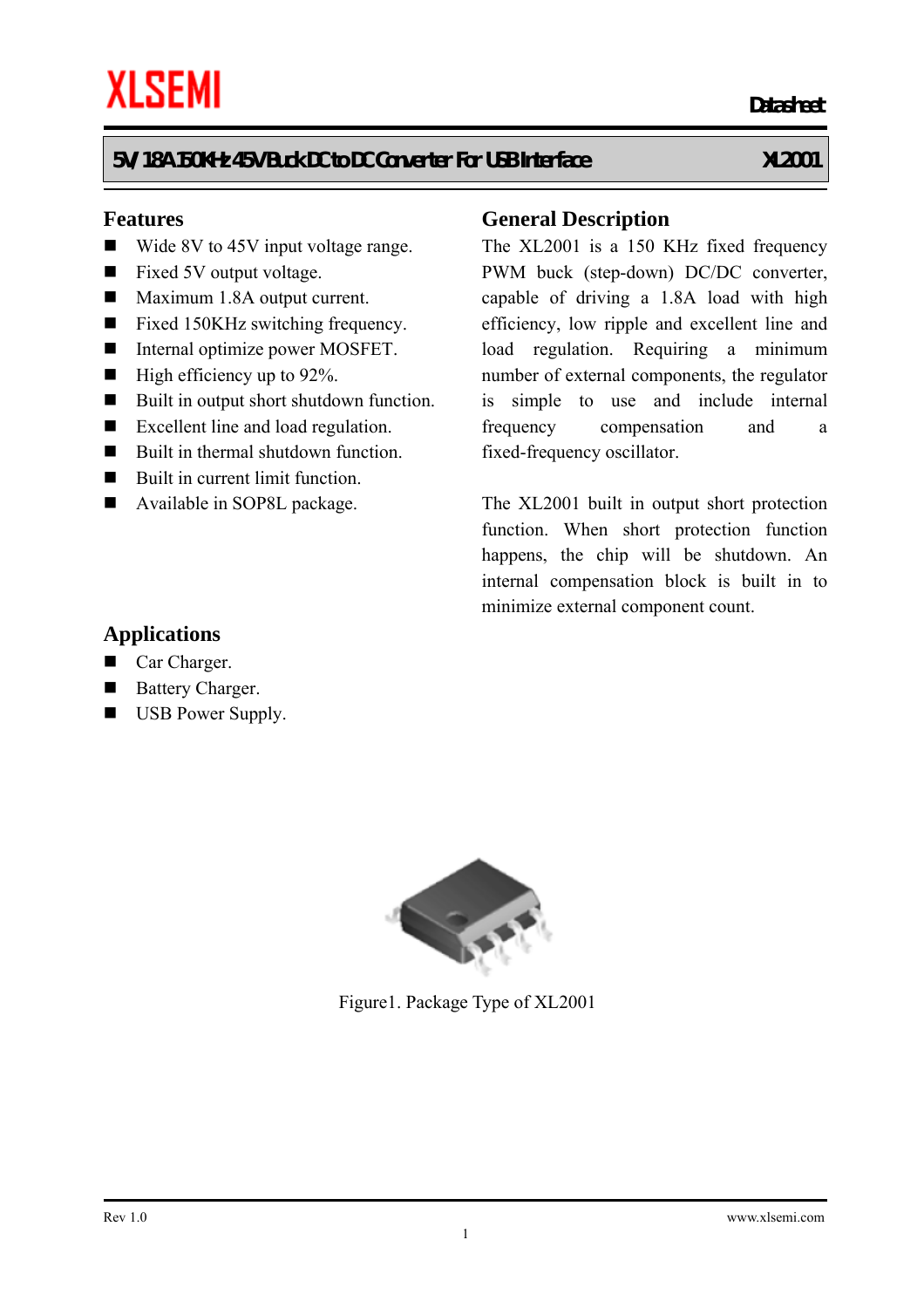**5V/1.8A 150KHz 45V Buck DC to DC Converter For USB Interface XL2001** 

## **Pin Configurations**



Figure2. Pin Configuration of XL2001 (Top View)

Table 1 Pin Description

| <b>Pin Number</b> | <b>Pin Name</b> | <b>Description</b>                                                                                                                                                                                                      |
|-------------------|-----------------|-------------------------------------------------------------------------------------------------------------------------------------------------------------------------------------------------------------------------|
|                   | <b>FB</b>       | Feedback Pin (FB). The feedback threshold voltage is 5V.                                                                                                                                                                |
| $\overline{2}$    | NC              | No Connected.                                                                                                                                                                                                           |
| 3                 | <b>VC</b>       | Internal Voltage Regulator Bypass Capacity. In typical system<br>application, The VC pin connect a 1uf capacity to VIN.                                                                                                 |
| 4                 | VIN             | Supply Voltage Input Pin. XL2001 operates from 8V to 45V<br>DC voltage. Bypass Vin to GND with a suitably large<br>capacitor to eliminate noise on the input.                                                           |
| 5,6               | <b>SW</b>       | Power Switch Output Pin (SW). SW is the switch node that<br>supplies power to the output.                                                                                                                               |
| 7,8               | <b>GND</b>      | Ground Pin. Care must be taken in layout. This pin should be<br>placed outside of the schottky diode to output capacitor ground<br>path to prevent switching current spikes from inducing voltage<br>noise into XL2001. |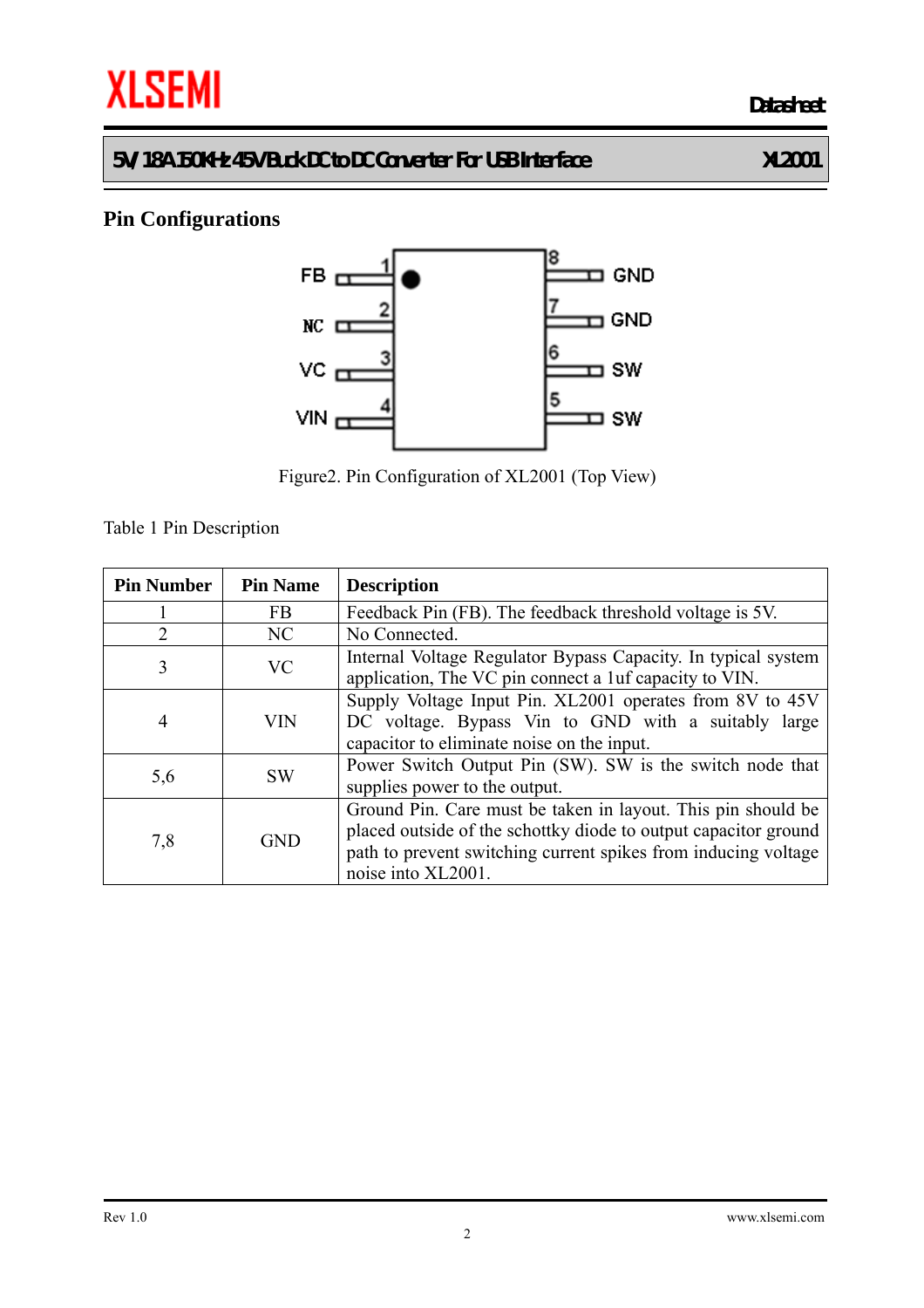## **5V/1.8A 150KHz 45V Buck DC to DC Converter For USB Interface XL2001**

### **Function Block**



Figure3. Function Block Diagram of XL2001

## **Typical Application Circuit**



Figure4. XL2001Typical Application Circuit (VIN=8V~45V, VOUT=5V/1.8A)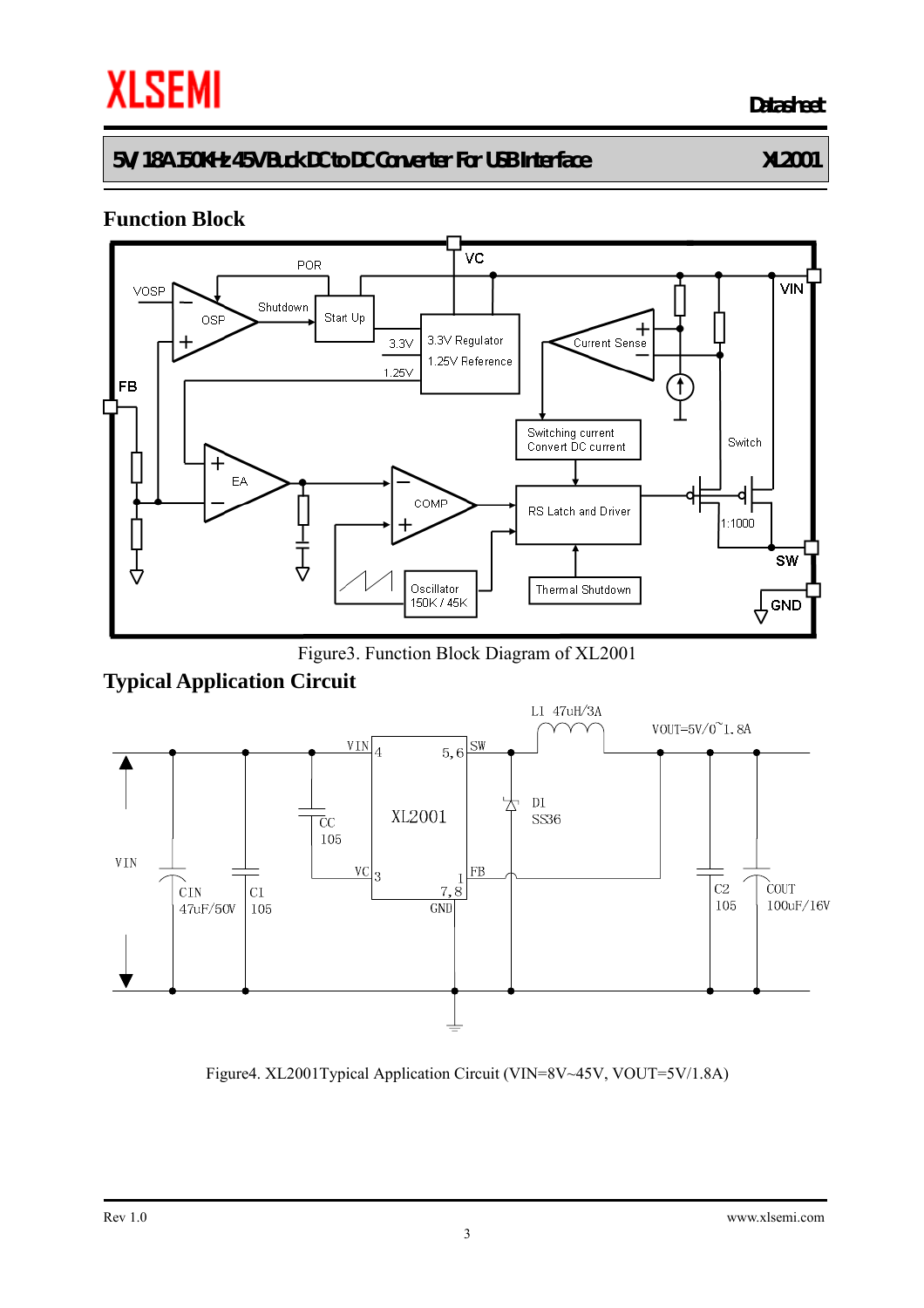#### **5V/1.8A 150KHz 45V Buck DC to DC Converter For USB Interface XL2001**

 **Datasheet**

### **Ordering Information**

| Order Information | Marking ID | Package Type | <b>Packing Type Supplied As</b> |
|-------------------|------------|--------------|---------------------------------|
| XL2001E1          | XL2001E1   | SOP8L        | 2500 Units on Tape & Reel       |

XLSEMI Pb-free products, as designated with "E1" suffix in the par number, are RoHS compliant.

#### **Absolute Maximum Ratings**(**Note1**)

| <b>Parameter</b>                             | <b>Symbol</b>       | <b>Value</b>       | Unit          |  |
|----------------------------------------------|---------------------|--------------------|---------------|--|
| Input Voltage                                | Vin                 | $-0.3$ to 50       | V             |  |
| Feedback Pin Voltage                         | $\rm V_{FB}$        | $-0.3$ to Vin      | V             |  |
| <b>Output Switch Pin Voltage</b>             | $V_{\text{Output}}$ | $-0.3$ to Vin      | V             |  |
| Power Dissipation                            | $P_D$               | Internally limited | mW            |  |
| Thermal Resistance (SOP8L)                   |                     | 100                | $\rm ^{o}C/W$ |  |
| (Junction to Ambient, No Heatsink, Free Air) | $R_{JA}$            |                    |               |  |
| <b>Operating Junction Temperature</b>        | $T_{J}$             | $-40$ to 125       | $\rm ^{o}C$   |  |
| <b>Storage Temperature</b>                   | $T_{STG}$           | $-65$ to 150       | $\rm ^{o}C$   |  |
| Lead Temperature (Soldering, 10 sec)         | <b>T</b> LEAD       | 260                | $\rm ^{o}C$   |  |
| ESD (HBM)                                    |                     | >2000              | V             |  |

**Note1:** Stresses greater than those listed under Maximum Ratings may cause permanent damage to the device. This is a stress rating only and functional operation of the device at these or any other conditions above those indicated in the operation is not implied. Exposure to absolute maximum rating conditions for extended periods may affect reliability.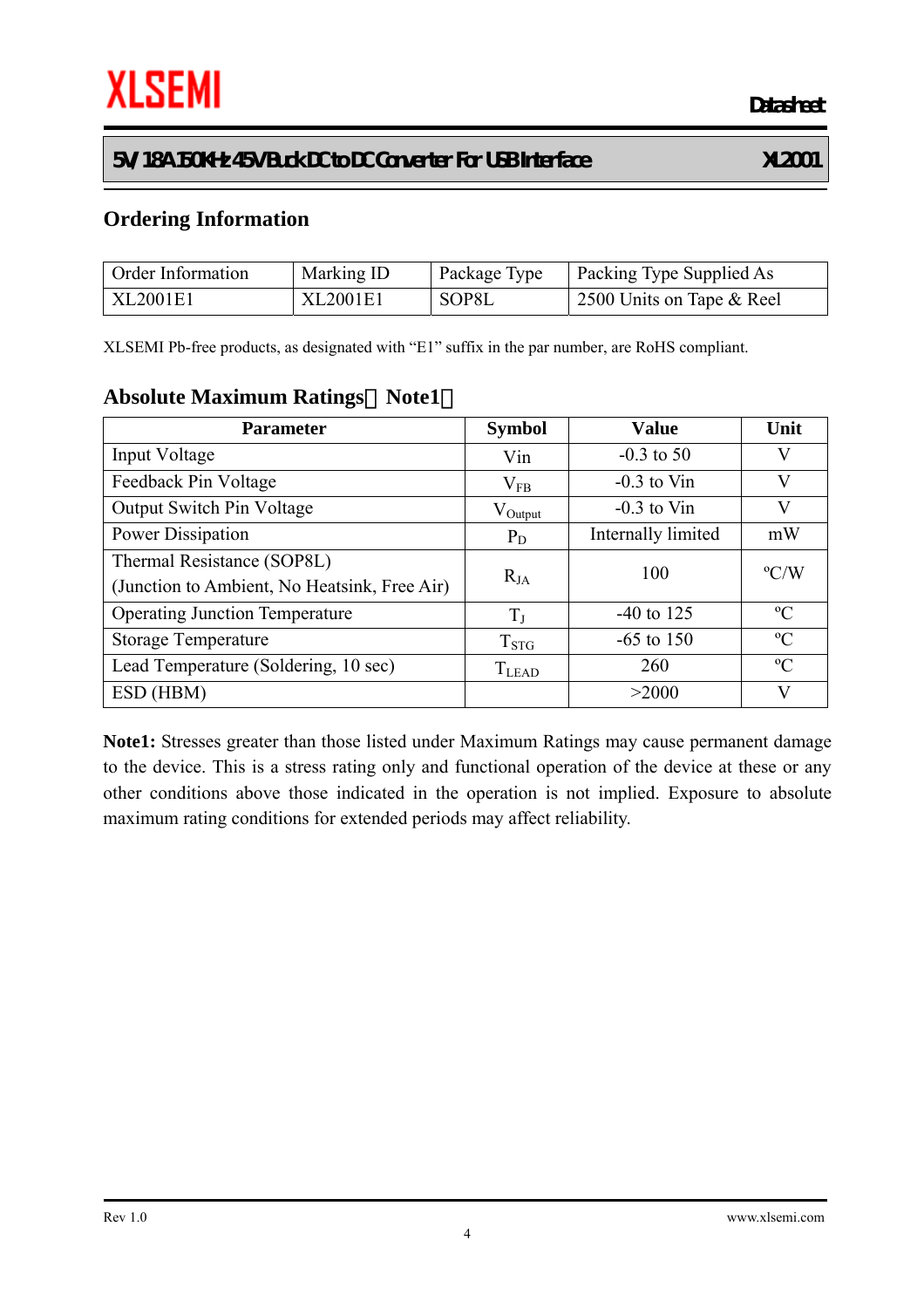### **XL2001 Electrical Characteristics**

 $T_a = 25$  ; unless otherwise specified.

| <b>Symbol</b>                          | <b>Parameter</b> | <b>Test Condition</b>      | Min. | Typ. | Max. | Unit |  |  |
|----------------------------------------|------------------|----------------------------|------|------|------|------|--|--|
| System parameters test circuit figure4 |                  |                            |      |      |      |      |  |  |
| <b>VFB</b>                             | Feedback         | $Vir = 8V$ to 45V, Vout=5V | 4.9  |      | 5.1  |      |  |  |
|                                        | Voltage          | Iload= $0.5A$ to $1.8A$    |      |      |      |      |  |  |
| Efficiency                             |                  | $Vin=12V$ , Vout=5V        |      | 90   |      | $\%$ |  |  |
|                                        |                  | $Iout=1.8A$                |      |      |      |      |  |  |

#### **Electrical Characteristics (DC Parameters)**

Vin = 12V, GND=0V, Vin & GND parallel connect a 47uF/50V capacitor; Iout=500mA,  $T_a$  = 25 ; the others floating unless otherwise specified.

| <b>Parameters</b>                  | <b>Symbol</b> | <b>Test Condition</b>                | Min. | Typ.           | Max. | Unit       |
|------------------------------------|---------------|--------------------------------------|------|----------------|------|------------|
| Input operation voltage            | Vin           |                                      | 8    |                | 45   | V          |
| <b>Quiescent Supply Current</b>    | $I_q$         | $V_{FB} = V_{1n}$                    |      | 4.7            | 10   | mA         |
| <b>Output Short Supply Current</b> | Iosp          |                                      |      |                | 5    | mA         |
| <b>Oscillator Frequency</b>        | Fosc          |                                      | 128  | 150            | 173  | <b>KHz</b> |
| <b>Switch Current Limit</b>        | $\rm I_L$     | $V_{FB} = 0$                         |      | $\overline{2}$ |      | A          |
| <b>Output Power PMOS</b>           | Rdson         | $V_{FB}$ =0V, Vin=12V,<br>$ISW=1.8A$ |      | 60             | 80   | mohm       |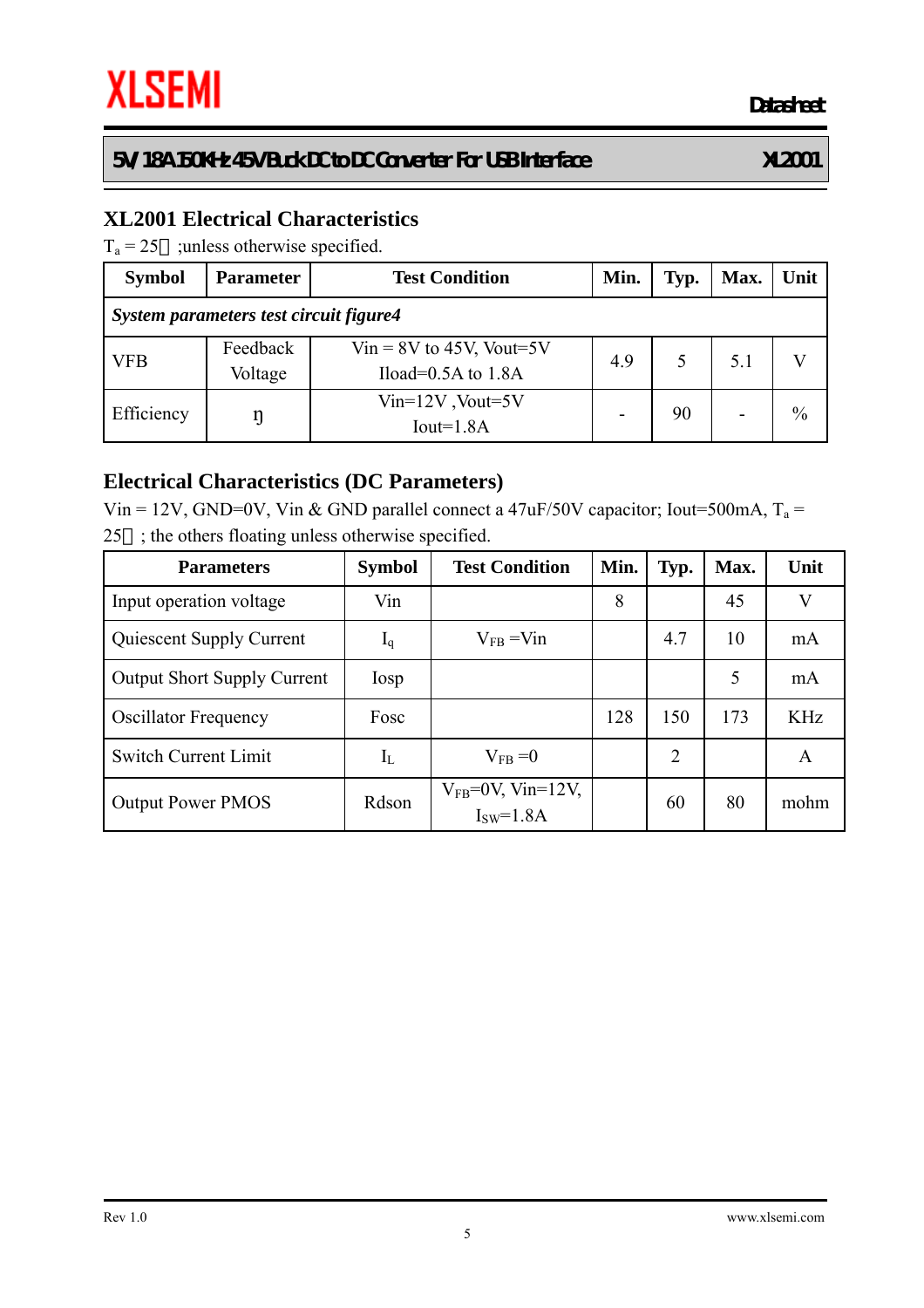**5V/1.8A 150KHz 45V Buck DC to DC Converter For USB Interface XL2001** 

# **Typical System Application (VOUT=5V/1.8A)**



Figure5. XL2001System Parameters Test Circuit (VIN=8V~45V, VOUT=5V/1.8A)



Figure6. XL2001 System Output Constant Current Curve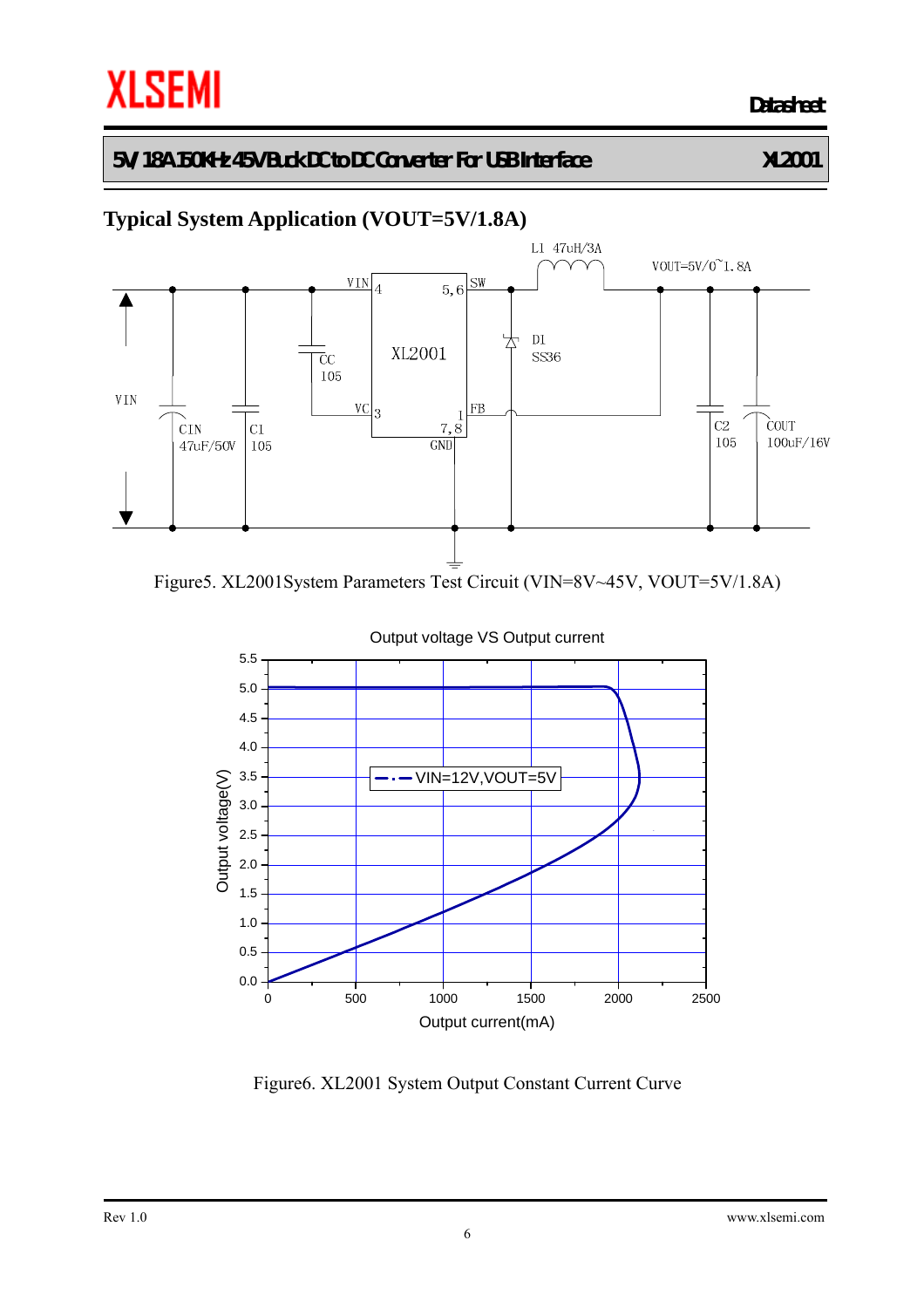

## **5V/1.8A 150KHz 45V Buck DC to DC Converter For USB Interface XL2001**



Figure7. XL2001 System Efficiency Curve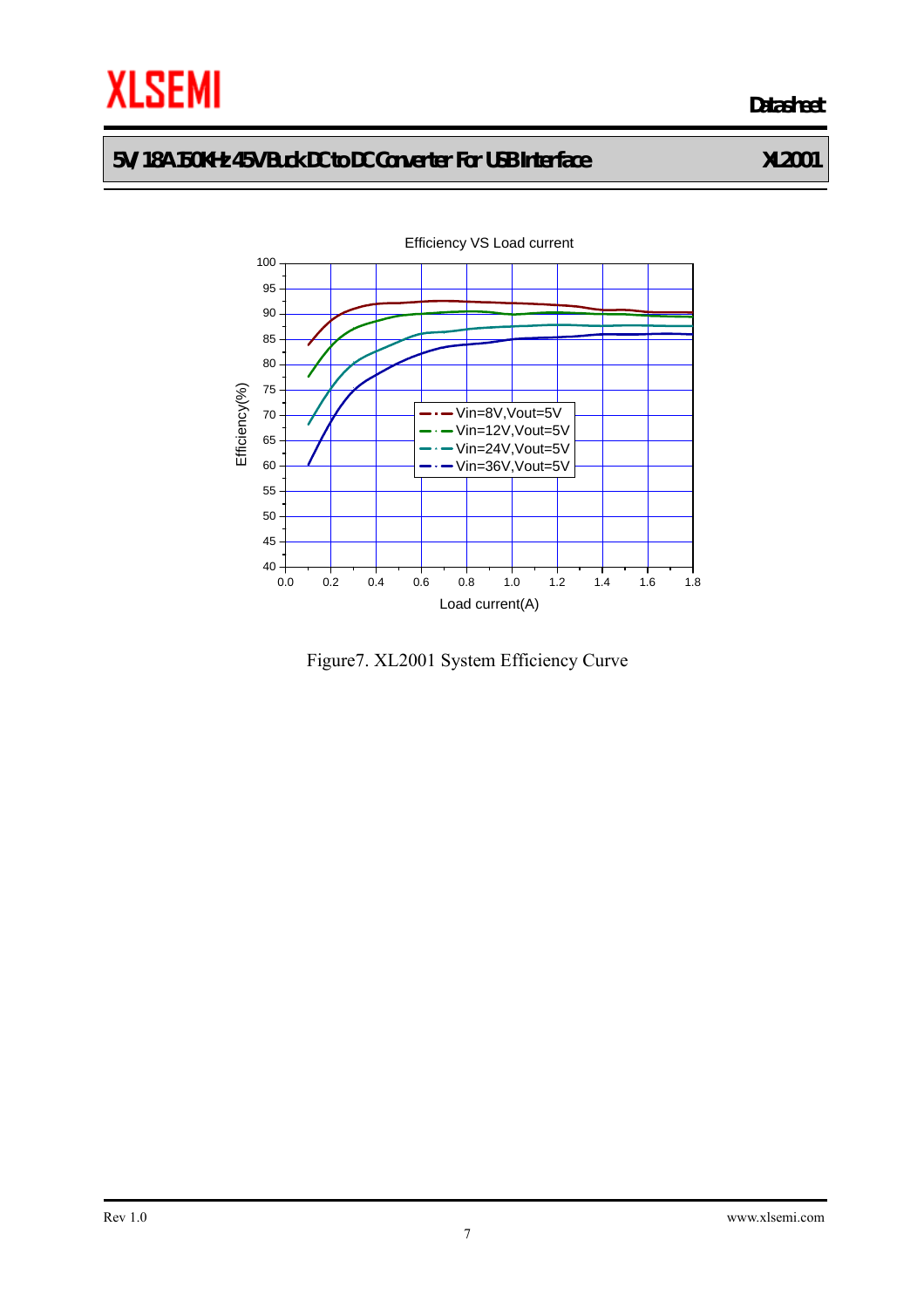**Output short shutdown function description** 

The output short shutdown function is built in XL2001. The short protection circuit monitors the output voltage, whenever FB pin voltage is below 1.5V, the short circuit protection circuit is triggered, the converter will be shutdown, input current less than 5mA.

When the short fault is removed if output load is floating, then converter will restart up, the output voltage will return to normal; if output load isn't floating, then converter must be power reset , the output voltage will comeback.



Figure8. The converter will be shutdown when output short happen.



Figure9. The input current curve when output short happen.